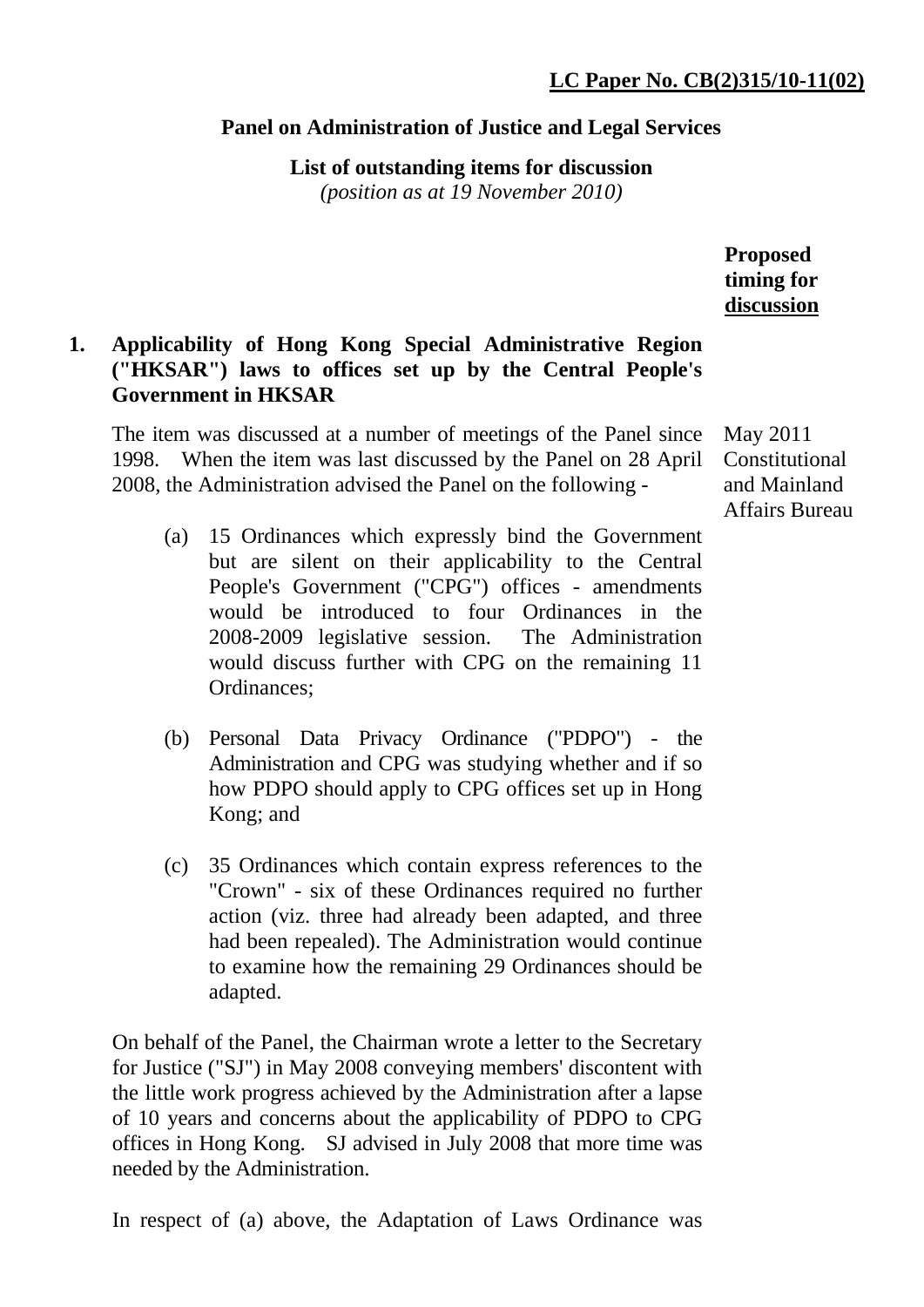passed by the Legislative Council ("LegCo") in April 2009 and commenced operation on 8 May 2009. The Ordinance has extended the applicability of four Ordinances, namely the Legislative Council Commission Ordinance (Cap. 443), Plant Varieties Protection Ordinance (Cap. 490), Patents Ordinance (Cap. 514) and Registered Designs Ordinance (Cap. 522), to the three offices set up by CPG in HKSAR. In addition, legislative amendments have been proposed in respect of the Arbitration Ordinance (Cap. 341). The Arbitration Bill, introduced into LegCo on 8 July 2009, provides that, aside from being applicable to the Government, the Ordinance will also apply to the offices set up by CPG in the HKSAR.

The Administration is working on the extension of the applicability of the other Ordinances in (a) above to CPG offices in HKSAR. The Administration will consider separately the issues in (b) and (c) above.

At the meeting on 14 October 2010, members expressed grave dissatisfaction with the slow progress in the extension of the applicability of HKSAR laws to CPG offices in HKSAR and agreed that the Administration should be requested to report to the Panel on relevant progress of its work as soon as practicable.

### **2. Progress of review of the Supplementary Legal Aid Scheme ("SLAS") and report on the study conducted by the Legal Aid Services Council's ("LASC") Interest Group on Scope of Legal Aid on expansion of SLAS**

When the subject of the current five-yearly review of the criteria for assessing the financial eligibility of legal aid applicants was discussed at the meeting on 21 July 2010, members noted the proposals put forward by the Hong Kong Bar Association ("Bar Association") for expanding the scope of SLAS and agreed that the Administration should be requested to study the proposals.

At the meeting on 30 September 2010, members urged the Administration to revert to the Panel as soon as possible on its consideration of the proposals put forward by the Bar Association. Members were advised that the study being conducted by LASC Interest Group on Scope of Legal Aid ("Interest Group") on expansion of SLAS was expected to conclude by around end of November 2010 and the Interest Group was studying the Bar Association's proposals along with its own study. The

November and December 2010 Home Affairs Bureau ("HAB")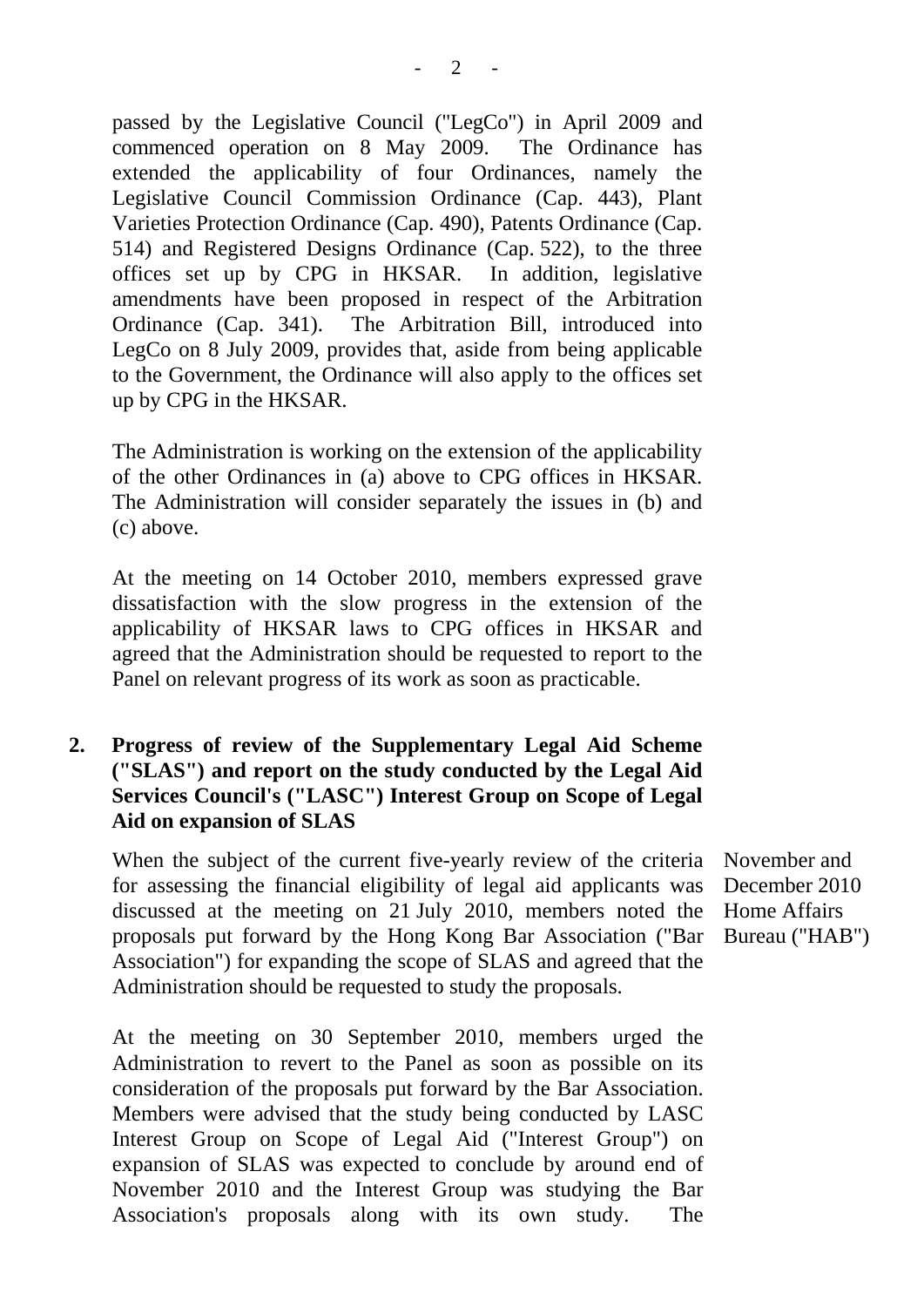Administration would come to its view on the issue after consideration of the report from LASC. As LASC's study was expected to complete by November 2010, members had decided to recommend to the Panel in the 2010-2011 session that LASC should be invited to the meeting in December 2010 to brief members on its deliberations on the recommendations of the Interest Group on expansion of SLAS.

In his 2010-2011 Policy Address delivered on 13 October 2010, the Chief Executive announced that to complement the SLAS review soon to be completed by LASC, and to benefit more people from the middle class, the Government would earmark \$100 million for injection into the SLAS fund when necessary to expand the scheme to cover more types of cases. At its meeting held on 14 October 2010, the Panel agreed to request the Administration to report the progress of the SLAS review at the forthcoming meeting on 22 November 2010.

### **3. Legislative amendments to implement the proposals arising from the five-yearly review of the criteria for assessing the financial eligibility of legal aid applicants**

 The Administration reported to the Panel on its proposals arising from the recently completed five-yearly review at the meeting on HAB 29 March 2010. Subsequently, the Panel further discussed the proposals with the Administration and relevant organizations at its meetings on 24 May, 21 July and 30 September 2010.

When the subject was last discussed at the meeting on 30 September 2010, the Administration advised members that it planned to submit at the beginning of the 2010-2011 session the legislative amendments for effecting the proposals for adjusting the financial eligibility limits for the two legal aid schemes, raising the level of deductible allowance in assessing financial eligibility for legal aid and disregarding part of the savings of elderly in assessing their financial eligibility for legal aid. The Administration will brief the Panel on the relevant legislative amendments at the meeting in January 2011.

#### **4. Criminal legal aid fees system**

 At the request of the two legal professions made in 2003, the January 2011 Administration reviewed the criminal legal aid fees system and HAB discussed the relevant issues with the Panel at six meetings held

January 2011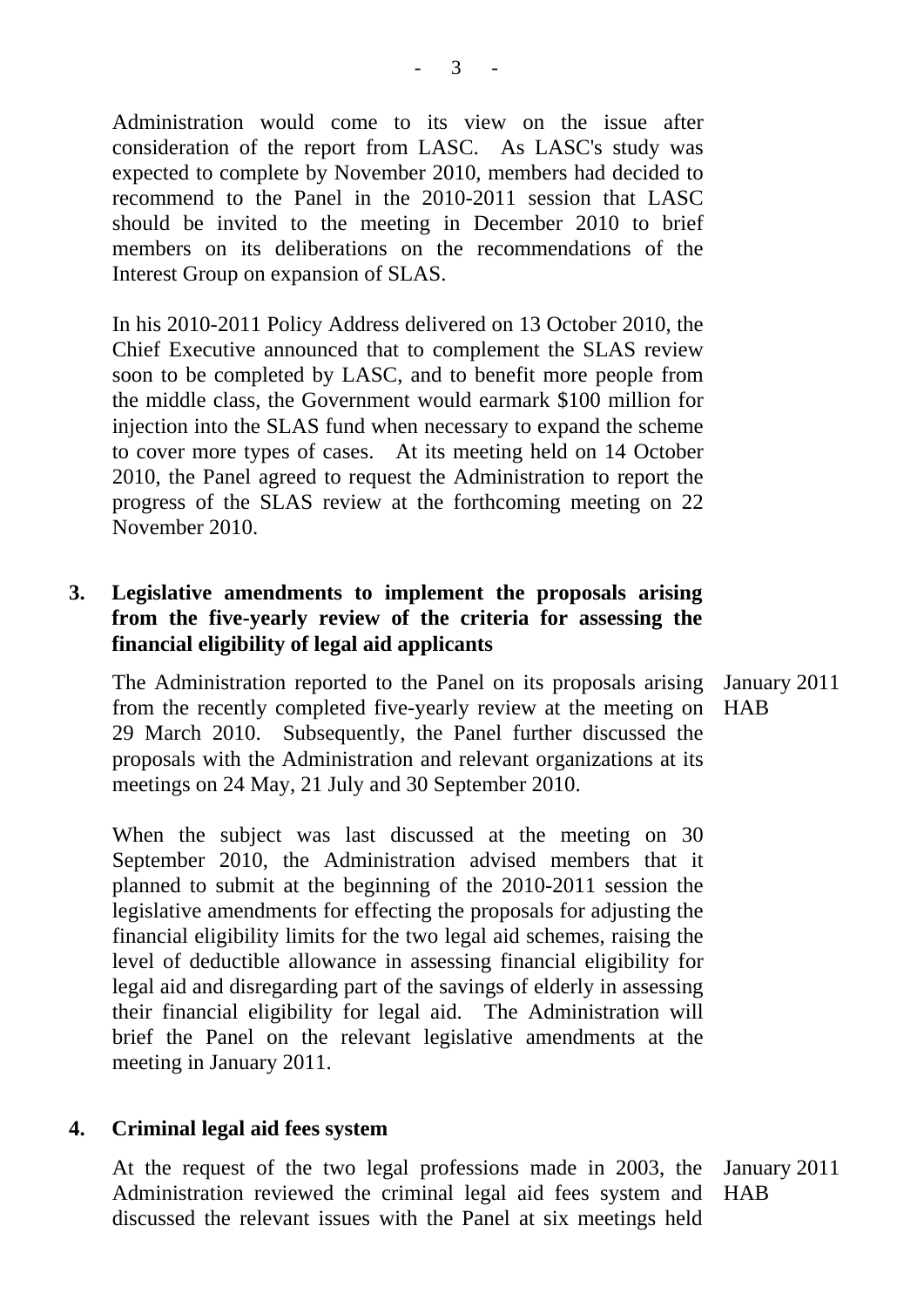between December 2005 and June 2009. The Panel noted that while the Administration had reached broad consensus with the legal professional bodies on the proposed structure of the criminal legal aid fees system, the Administration was yet to resolve the divergence of views over the fee rates with the Law Society of Hong Kong. The Panel also noted the Bar Association's suggestion that in view of the lack of progress of the discussion between the two parties, implementation of the revised criminal legal aid fees system for barristers should be de-linked from that for solicitors should the Administration and the Law Society fail to reach agreement on the fee rates.

When the Panel received a report from the Administration on the latest progress of its discussion with the Law Society on fee rates for solicitors in June 2009, members noted that the Administration had put forth a revised proposal on fee rates for the Law Society's consideration, but the fundamental difference between the two parties on the basis for determining fee rates had yet to be resolved. Members noted the Law Society's view that the revised rates did not properly reflect the professional responsibilities of solicitors in criminal legal aid work and were still far below the civil party-to-party taxation rates for remunerating civil legal aid cases. The Panel urged the two parties to iron out their differences as far as practicable and requested the Administration to report to the Panel when they were able to come to an agreement on the matter.

In its letter to the President of the Law Society dated 11 February 2010 (LC Paper No. CB(2)973/09-10(01)), the Administration advised that it was making preparation for the legislative process to put in place the revised criminal legal aid fees structure and rates. On 7 October 2010, the Administration advised that it was preparing the draft amendment rules and aimed to submit the amendments to LegCo in 2010-2011 session. The Administration will brief members on the legislative amendments at the meeting in January 2011.

#### **5. Professional Indemnity Scheme of the Law Society**

In its report to the House Committee on 26 October 2001, the former Subcommittee on Solicitors (Professional Indemnity) (Amendment) Rules 2001 recommended that this Panel should follow up the progress of the independent review of the insurance arrangement under the Professional Indemnity Scheme ("PIS") of the Law Society. Since then, the Panel has monitored the review

To be decided by the Panel Law Society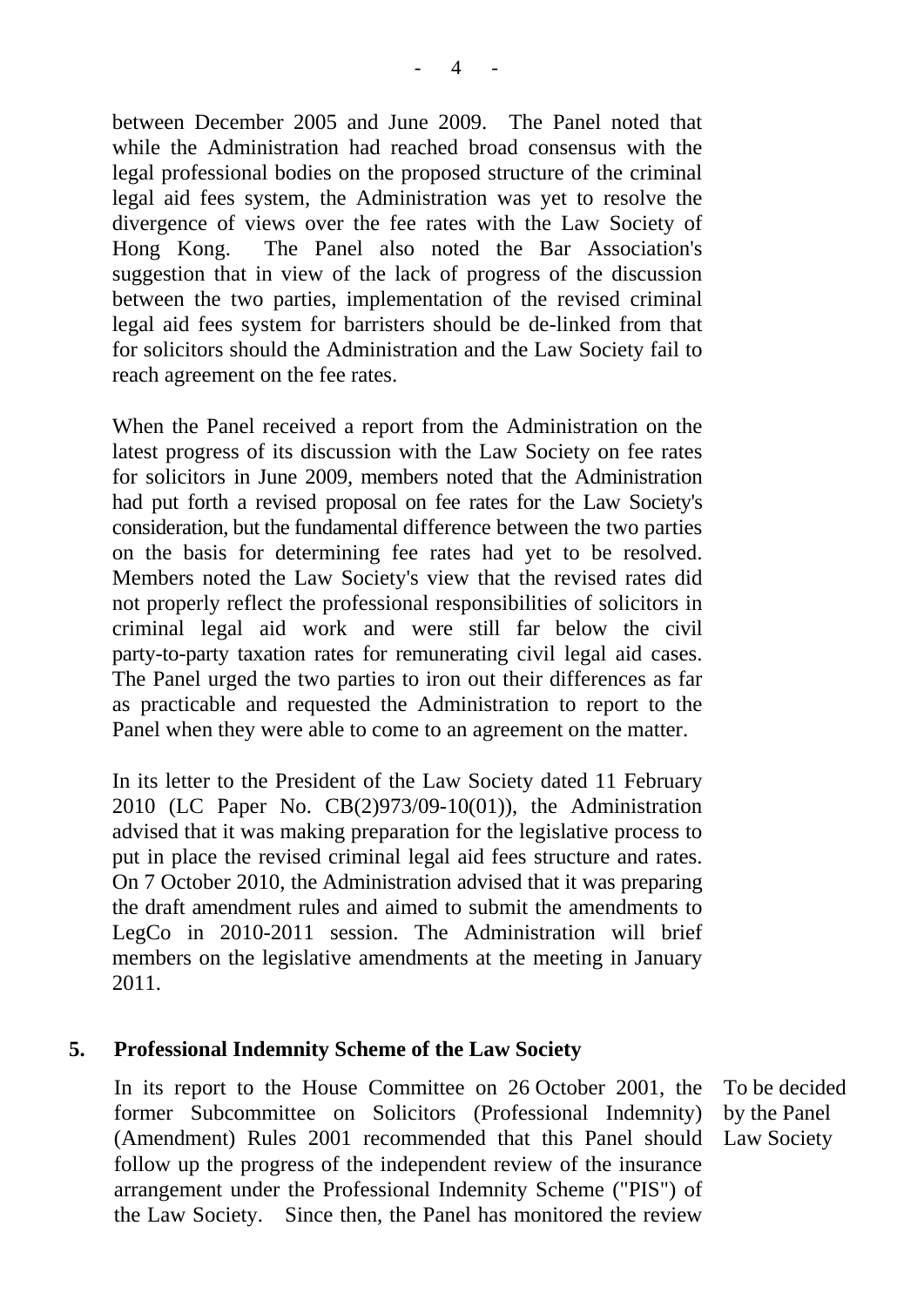of PIS and received progress reports from the Law Society.

In November 2004, members of the Law Society voted for a Qualifying Insurers Scheme ("QIS") to replace the existing scheme.

In May 2006, the Law Society informed the Panel that its members had voted by a large majority not to replace the existing PIS by a QIS at its Extraordinary General Meeting on 27 April 2006. The Law Society had set up a Professional Indemnity Scheme Review Working Party to identify any deficiencies in the existing scheme, consider how they might be remedied, and make appropriate recommendations.

At the Panel meeting in February 2007, the Law Society gave a report on the progress of work of the Review Working Party. The Working Party would proceed to consider a number of outstanding issues and submit a report with recommendations to the Council of the Law Society in due course.

The Law Society's second and third reports on the progress of work of the Review Working Party were issued to the Panel on 25 April 2008 (LC Paper No. CB(2)1722/07-08(01)) and 20 October 2009 (LC Paper No. CB(2)148/09-10(01)) respectively. According to the third progress report, the reinsurance contract had been extended from 1 October 2009 for a period of four years, with an option to terminate after two years should PIS be replaced by an alternative form of indemnity arrangement.

The Law Society advised in October 2009 that it had commissioned actuaries and brokers respectively to review the formula for calculating the contributions payable under PIS and to compare the costs of insurance to law firms under a Master Policy Scheme and PIS, and that it would be better able to advise on an appropriate time for discussion of the review of PIS when these findings are available.

### **6. Implementation of Civil Justice Reform ("CJR")**

The Panel has been monitoring the progress on the implementation of December 2010 CJR. The Panel noted that the Chief Justice ("CJ") had established a Committee to monitor the working of the reformed civil justice system and to make suggestions to ensure its effective operation. The Panel requested the Judiciary Administration ("JA") to brief JA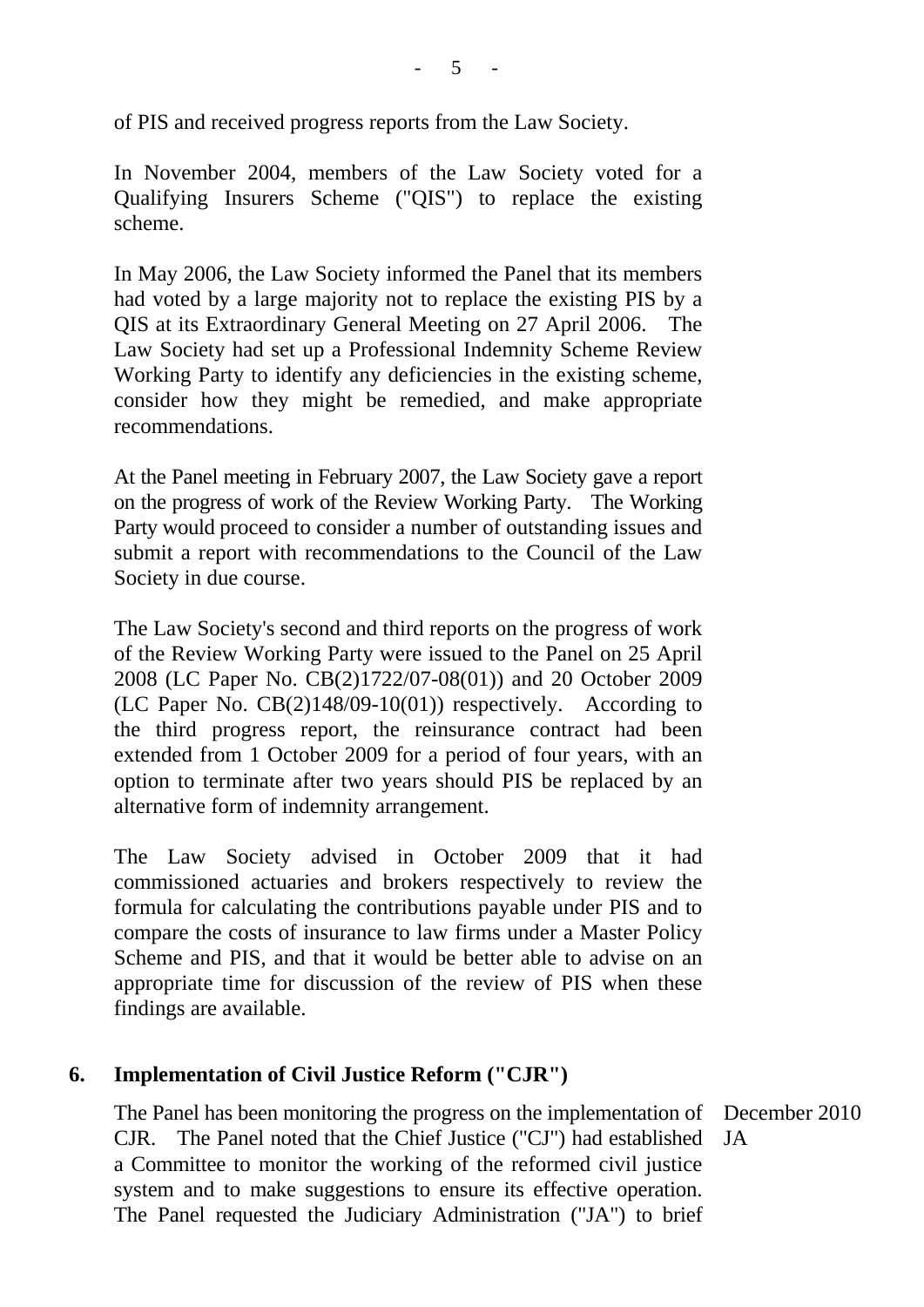members on the effectiveness of the reformed system at an appropriate juncture after the implementation of CJR.

## **7. Inclusion of the statutory Independent Police Complaints Council ("IPCC") under the purview of The Ombudsman**

During the discussion on the subject of "Review of jurisdiction of the Office of The Ombudsman" at the Panel meeting on 27 April 2009, members raised the issue of whether the statutory IPCC to be established on 1 June 2009 should be subject to The Ombudsman's jurisdiction. Members noted that the issue had been considered during the scrutiny of the IPCC Bill, and the Administration's view then was that the statutory IPCC should not be brought under The Ombudsman's ambit for the time being. Members agreed to bring up the issue for discussion after the statutory IPCC had been in operation for some time.

The Administration Wing of the Chief Secretary for Administration's Office ("Admin Wing") advised in September 2010 that the work of the statutory IPCC was last discussed by the Panel on Security at its meeting on 21 July 2010, and the subject would continue to be followed up at the forum of the Panel on Security.

To facilitate the Panel's further consideration of the issue, the Clerk wrote to The Ombudsman on 3 November 2010 inviting his views on whether the statutory IPCC should be subject to The Ombudsman's jurisdiction. Response from The Ombudsman is awaited.

### **8. The role of the Judiciary in the adjudication system under the Control of Obscene and Indecent Articles Ordinance ("COIAO")**

The Commerce and Economic Development Bureau ("CEDB") has embarked on a review of COIAO with two rounds of public consultation. During the first round of public consultation conducted from 3 October 2008 to 31 January 2009, the Judiciary and some members of the legal profession proposed to remove the administrative classification function (i.e. making an interim classification and, upon appeal, a final classification on a submitted article) from the Obscene Articles Tribunal, leaving it to deal with judicial determinations only (i.e. determining whether an article is obscene or indecent upon referral by a court or a magistrate arising June 2011 CEDB/JA

To be decided by the Panel Admin Wing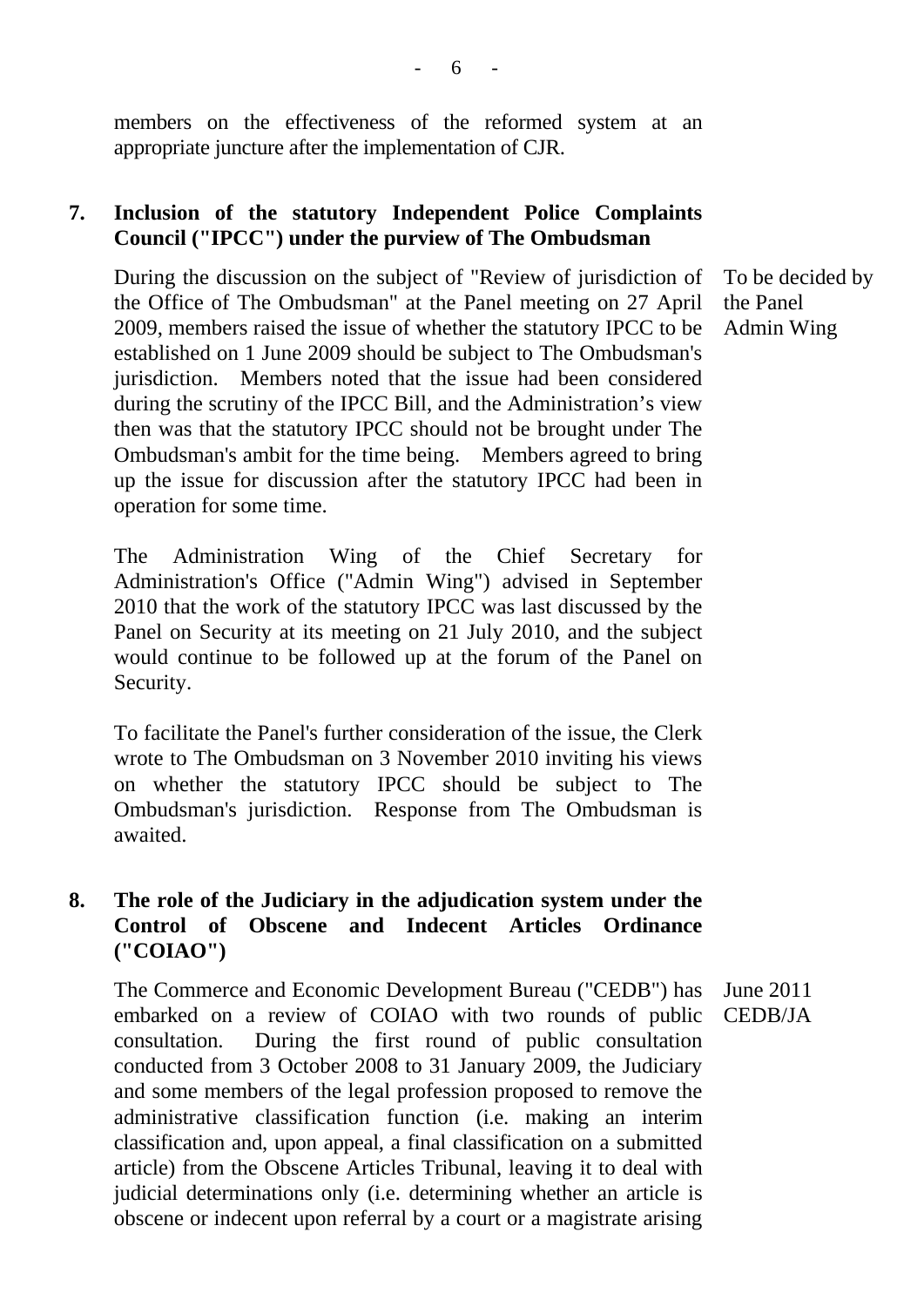from a civil or criminal proceeding). According to CEDB, there was little deliberation of this issue among the public. It would discuss within the Government and with the relevant stakeholders and look for possible improvement measures in the second round of public consultation to be commenced in the end of 2009. During the Panel's visit to the Judiciary on 13 July 2009, participating Members noted the strong view of the Judiciary about this issue and agreed that the Panel should follow it up at a future meeting.

The Administration has been requested to brief the Panel on its initial thinking and relevant progress of work at its meeting in June 2011.

### **9. Law Reform Commission Report on Hearsay in Criminal Proceedings**

The Report on Hearsay in Criminal Proceedings was published by the Law Reform Commission in November 2009. At the meeting on 15 December 2009, the Panel agreed to discuss relevant issues at a future meeting.

**10. Implementation of the scheme for granting higher rights of audience to solicitors** 

This item was referred to the Panel by the Bills Committee on Legal Practitioners (Amendment) Bill 2009. DoJ

The Bills Committee considered it necessary to review the scheme for granting higher rights of audience to solicitors at an appropriate junction, say around two years after its implementation, and had referred the issue to the Panel for follow-up.

The Bill was passed by LegCo on 20 January 2010. During the scrutiny of the Bill, the Administration informed the Bills Committee that the Higher Rights Assessment Board was expected to be in a position to invite applications for higher rights about 12 months after the enactment of the Bill.

#### **11. Consultation Paper on Double Jeopardy published by the Double Jeopardy Subcommittee of the Law Reform**

To be decided by the Panel (May/June 2011) Department of Justice ("DoJ")

To be advised by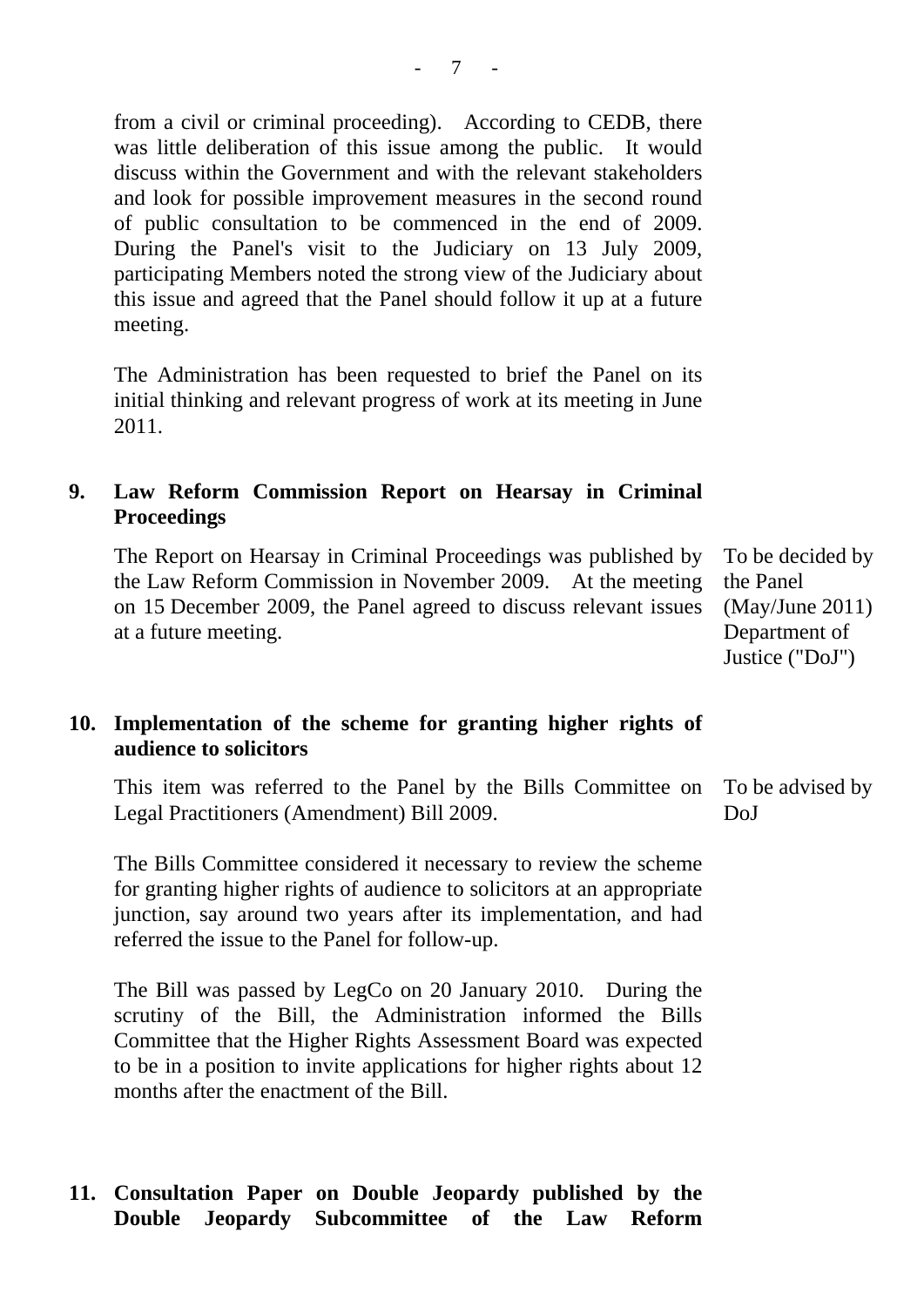## **Commission**

The Law Reform Commission's Double Jeopardy Subcommittee has published the above Consultation Paper for public consultation until 31 May 2010. The Panel agreed to discuss the Consultation Paper at a future meeting.

To be decided by the Panel Law Reform **Commission** 

## **12. Drafting of legislation**

During the discussions on the proposed changes to the document design of Hong Kong legislation at the Panel meeting on 26 April 2010, some members had expressed concern about the readability of Chinese text of legislation. Members noted that following the Panel's discussion on law drafting at the meeting in December 2009, the Legal Service Division of the LegCo Secretariat and the Law Drafting Division ("LDD") had held regular working meetings to discuss views expressed by Members on law drafting in the course of examination of bills. Members agreed that the issue of readability of Chinese text of legislation be discussed at a future Panel meeting with reference to concrete examples raised during the scrutiny of bills. February 2011 DoJ

Having regard to the concern expressed by Members on the use of examples in drafting the Motor Vehicle Idling (Fixed Penalty) Bill during the scrutiny of the relevant Bills Committee, the Chairman proposed in November 2010 that drafting issues raised by Members in the course of scrutiny of bills, such as the use of examples in bills, should also be covered in the discussion with LDD.

### **13. Membership of SJ in the Judicial Officers Recommendation Commission**

The item was referred to the Panel by the former Subcommittee on Proposed Senior Judicial Appointments.

During the deliberations of the Subcommittee, some members expressed reservation about the membership of SJ, being a Principal Official under the Political Appointment System, on the Judicial Officers Recommendation Commission. The Subcommittee agreed to refer the issue to the Panel for follow-up.

## **14. Appointment of serving Justices of Appeal as non-permanent judges of the Court of Final Appeal ("CFA") and judicial**

February 2011 DoJ/Admin Wing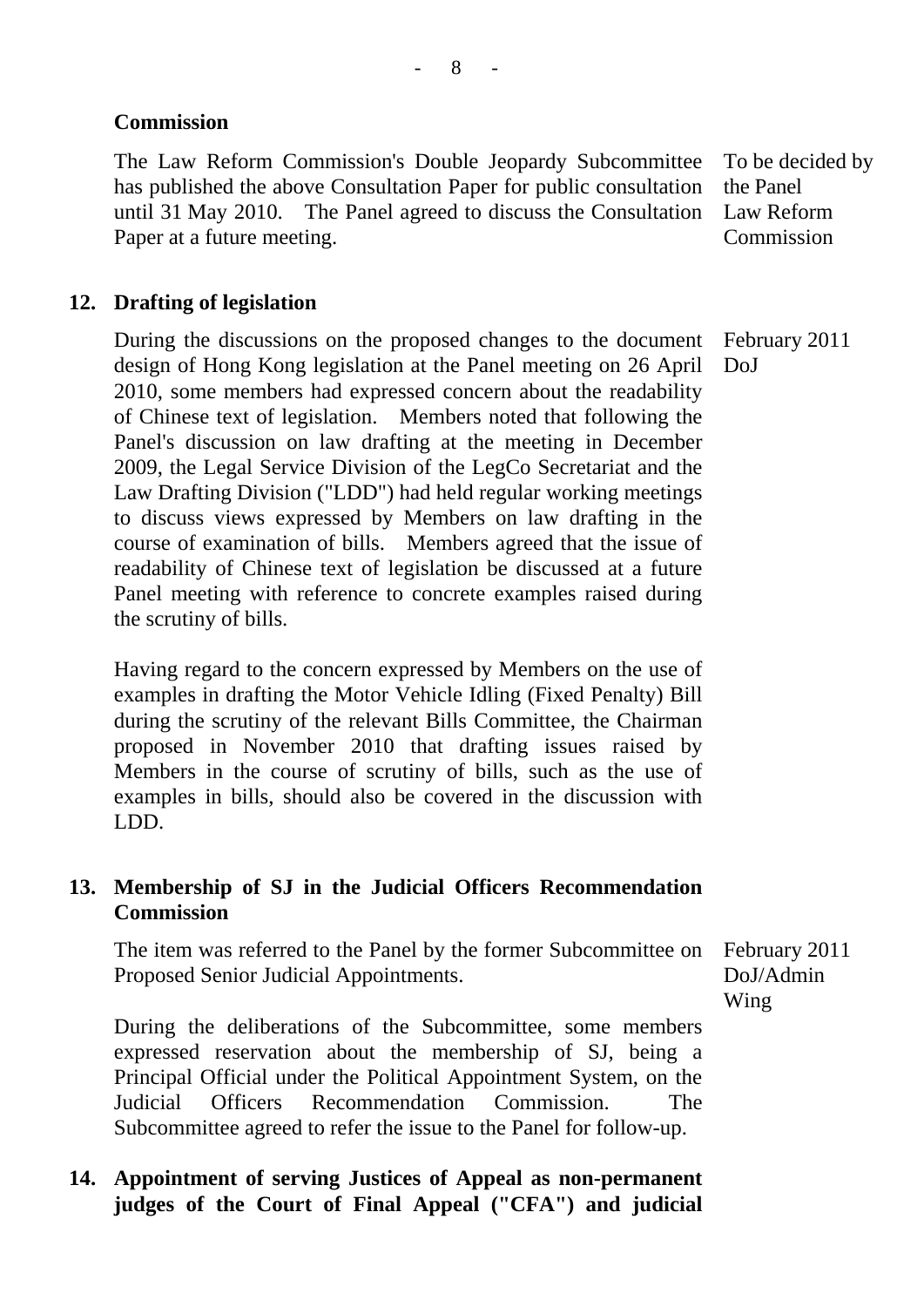#### **manpower situation in CFA and other levels of courts**

The item was referred to the Panel by the former Subcommittee on Proposed Senior Judicial Appointments.

Second quarter of 2011 JA

During the deliberations of the Subcommittee, some members expressed grave concern that serving Justices of Appeal to the Court of Appeal of the High Court were being made non-permanent judges of CFA. They considered that the arrangement of allowing the same pool of judges to sit in both courts could give the public the impression that they were denied a real appeal in CFA and would erode public confidence in the administration of justice even though these non-permanent Hong Kong judges would not hear appeals from cases in which they had sat. Members were of the view that the crux of the problem was the relatively small number of permanent judges in CFA, and more resources should be provided to the Judiciary to allow more judges to be appointed.

The Subcommittee had referred the policy issues of appointing serving Justices of Appeal as non-permanent judges of CFA and of judicial manpower situation in CFA and other levels of courts to the Panel for follow up.

The item of "Appointment of Temporary/Deputy Judges and Judicial Officers" was originally scheduled for discussion in June 2010. However, as the former Subcommittee on Proposed Senior Judicial Appointments had referred to the Panel for follow up the issue of judicial manpower situation at CFA and other levels of court, JA suggested that the information intended to be provided under the item of "Appointment of Temporary/Deputy Judges and Judicial Officers" be covered in an overall paper on judicial manpower situation, covering both the substantive and temporary/deputy judicial manpower situation at all levels of court. Members agreed to JA's suggestion. To allow sufficient time for JA to prepare the paper, members also agreed to defer the discussion of the item to a future meeting.

### **15. Framework Agreement on Hong Kong/Guangdong Co-operation relating to co-operation on legal matters**

At the meeting on 24 May 2010, the Panel agreed to include the item in the Panel's list of outstanding items for discussion. May 2011 DoJ

At the meeting on 22 October 2010, the Panel agreed that the two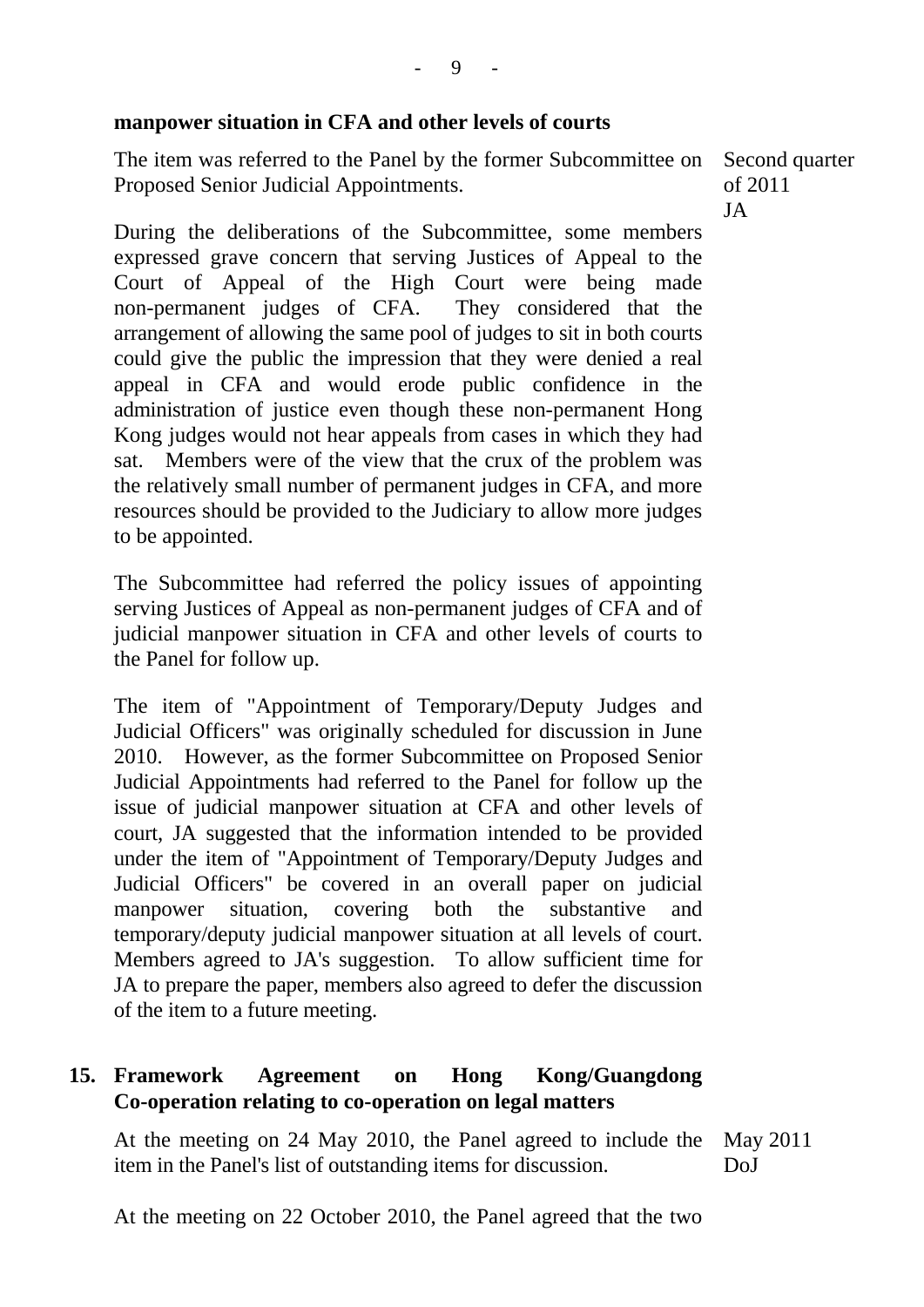legal professional bodies be invited to give views on the development of legal services under the Mainland and Hong Kong Closer Economic Partnership Arrangement, including any difficulties encountered by the legal profession.

#### **16. Procedural matters of appeal boards**

The item was referred to the Panel by the Bills Committee on Building Energy Efficiency Bill.

During the scrutiny work of the Bills Committee, issues relating to the treatment of appeal board procedure, and definition and coverage of "cost of appeal proceedings" have been raised. It is noted that there is no universal treatment across the board regarding procedural matters of appeal boards. At present, the procedure is either provided in the principal ordinance, in subsidiary legislation as authorized in the principal ordinance, or is left to the appeal boards to decide if the procedure is not provided in the laws. The Bills Committee also notes that there is no uniform definition for "costs of appeal proceedings". The Panel has been requested to follow up these issues. An information paper will be provided by DoJ by the end of the current legislative session.

### **17. The trend of legislative proposals being put forward by the Administration in the form of subsidiary legislation**

At the meeting of the Committee on Rules of Procedure on 2 November 2009, some members expressed concern about the trend of legislative proposals being put forward by the Administration in the form of subsidiary legislation and not bills. There was concern that given their importance and far reaching implications, some of the legislative proposals should be put forward in the form of bills or subsidiary legislation subject to the positive vetting procedure, rather than subsidiary legislative subject to the negative vetting procedure, so as to allow sufficient time for LegCo to scrutinize the proposals. The issue has been referred to the Panel for consideration. April 2011 DoJ

### **18. Proposed construction of the West Kowloon Law Courts Building**

To be decided by the Panel DoJ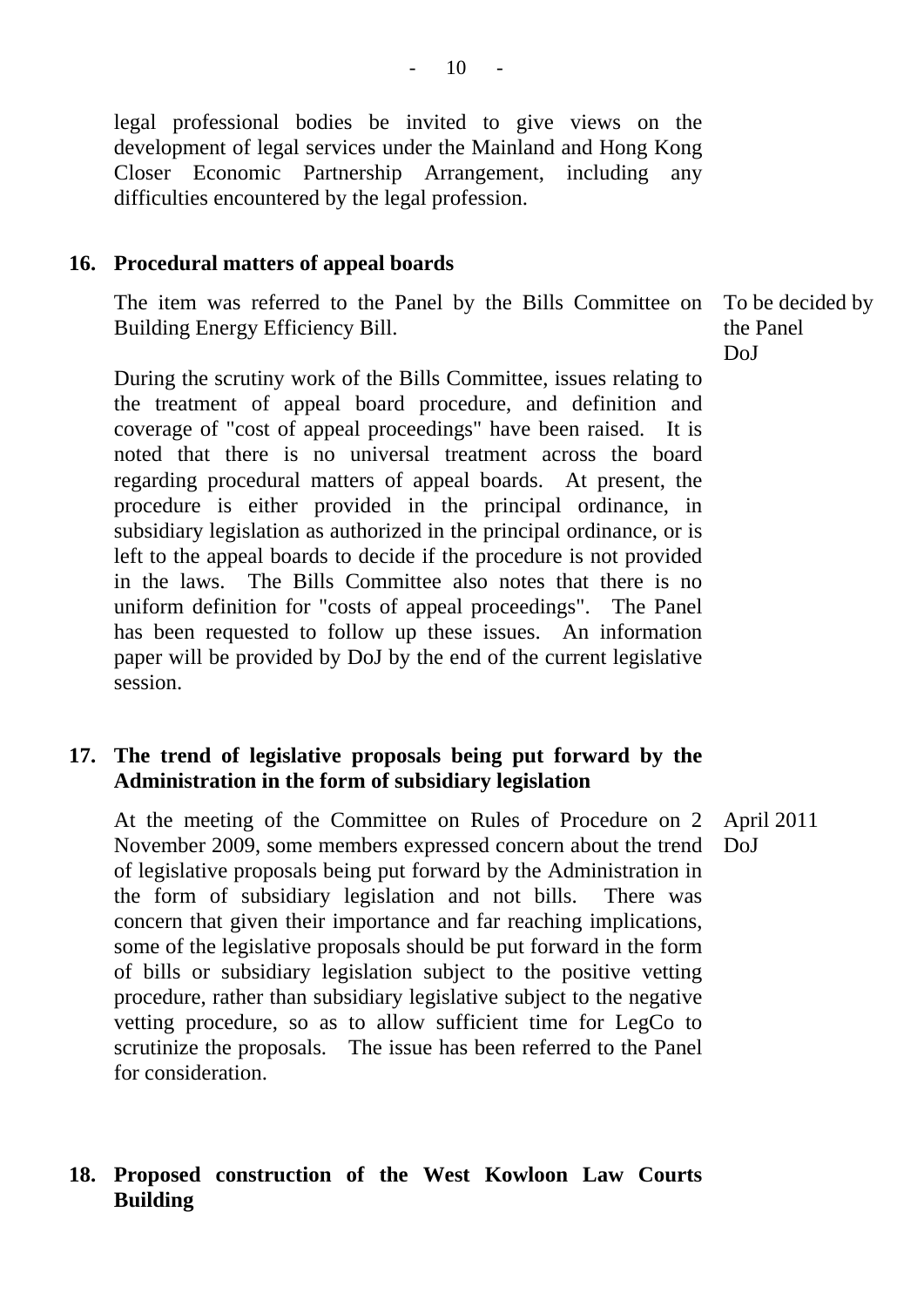JA consulted the Panel on the construction of the West Kowloon June 2011 Law Courts Buildings at its meeting on 26 April 2010. According to the Judiciary's paper (LC Paper No. CB(2)1349/09-10(04)) provided for the meeting, the next consultation with the Panel is scheduled for the second quarter of 2011. JA

## **19. Proposed creation of a new rank of Assistant Principal Government Counsel (Directorate (Legal) 1) and creation of posts in DoJ**

This item is proposed by the Administration to seek Members' views on the proposals for implementing the recommendations in respect of the Government Counsel grade contained in *Report No. 43* of the Standing Commission on Civil Service Salaries and Conditions of Service. The purpose is to strengthen the support at the directorate level as required through upgrading identified Senior Government Counsel posts in recognition of their level of responsibilities. DoJ

### **20. Proposed amendment to the Enduring Powers of Attorney Ordinance (Cap. 501)**

The Law Reform Commission has recommended that the December 2010 legislative requirement for a medical witness in relation to the DoJ execution of enduring powers of attorney should be dispensed with. The Administration intends to introduce a Bill to give effect to the recommendation.

### **21. Reciprocal recognition/enforcement of arbitral awards with Macao**

To strengthen Hong Kong's status as a regional arbitration centre and to promote arbitration, the Administration proposes that Hong Kong should enter into an arrangement with Macao on reciprocal recognition and enforcement of arbitral awards based on the New York Convention and a similar arrangement concluded with the Mainland in 1999. January 2011 DoJ

The Administration has been requested to also brief the Panel on any other issues relating to arbitration as appropriate.

### **22. Reciprocal recognition/enforcement of matrimonial judgments with the Mainland**

In view of the significant increase in cross-border marriages, the April 2011

November 2010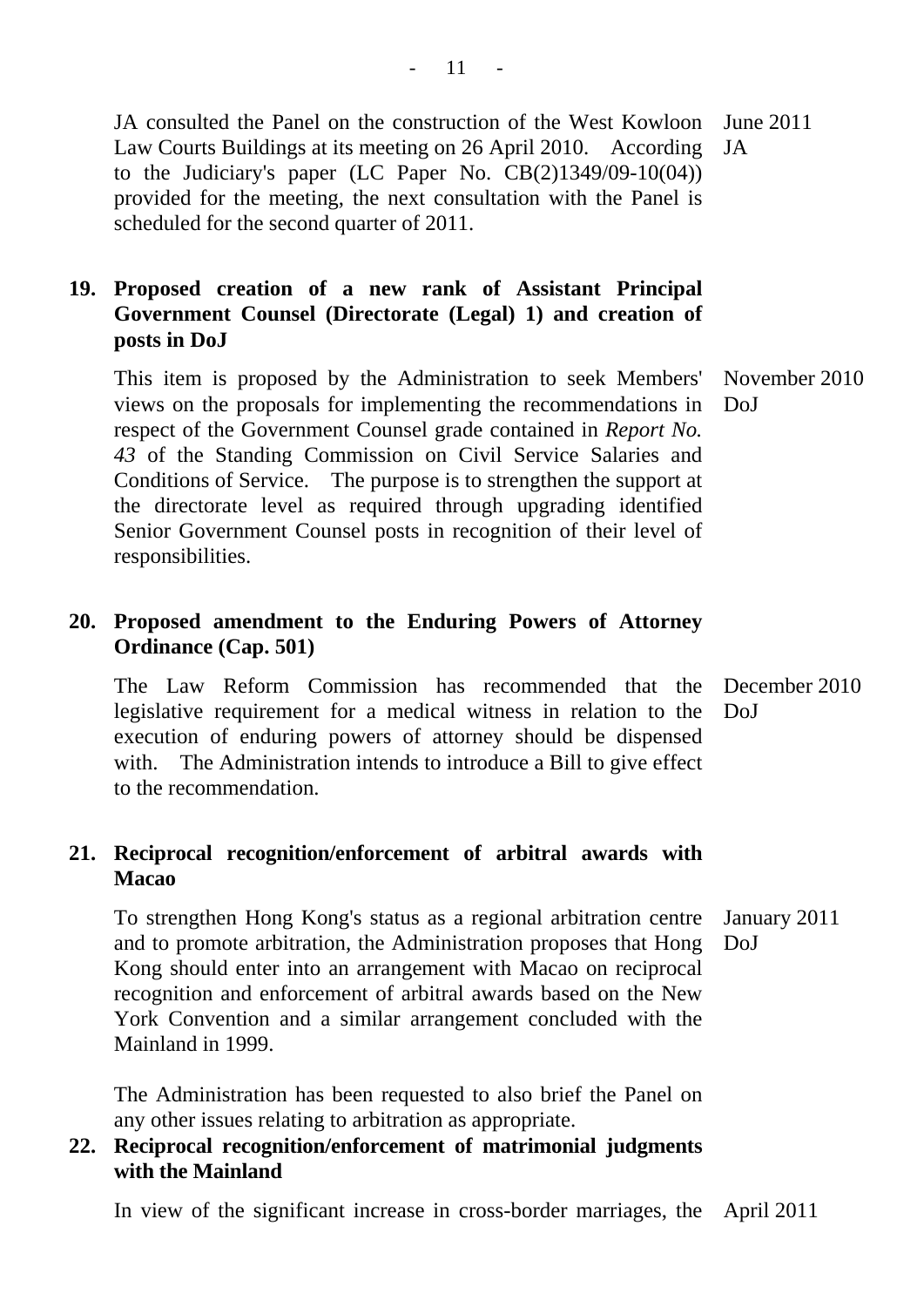Administration proposes to enter into formal discussion with the Mainland on a possible arrangement for reciprocal recognition and enforcement of judgment in matrimonial matters. Such an arrangement will help to facilitate resolution of disputes arising from breakdown of cross-border marriages and enable parties on both sides to seek assistance in the enforcement of matrimonial judgments. DoJ

#### **23. Free legal advice service**

At the meeting on 22 June 2009, the Panel received a progress report on the Administration's consideration of the Reports on the Consultancy Study on the Demand for and Supply of Legal and Related Services in Hong Kong commissioned by DoJ. Members expressed strong dissatisfaction with the absence of concrete proposals from the Administration to address the gaps in service availability and unmet legal needs identified in the Reports. Members were particularly dissatisfied that the Administration had not put forth any proposal for reviewing the effectiveness and adequacy of the existing Free Legal Advice Scheme, notwithstanding that the Reports had clearly pointed to an unmet demand for legal advice service in the community. The Administration was requested to work out proposals for improving the existing operation of and support to the free legal advice service and report to the Panel. March 2011 **HAB** 

At the meeting on 29 March 2010, the Administration briefed the Panel on its plan to enhance the support services for volunteer lawyers under the Free Legal Advice Scheme. At the request of the Panel, the Administration undertook to revert to the Panel on its recommendations for expanding free legal advice service before the end of the current financial year.

#### **24. Development of mediation services**

Following the Chief Executive's announcement to develop mediation services in Hong Kong in the 2007 Policy Address, the Working Group on Mediation, chaired by SJ, was established to review the current development of mediation and to make recommendations on how mediation could be more effectively and extensively used to resolve disputes. March 2011 DoJ

On 8 February 2010, the Working Group published its report for a three-month public consultation. The Panel received a briefing by the Administration on the recommendations in the report at its